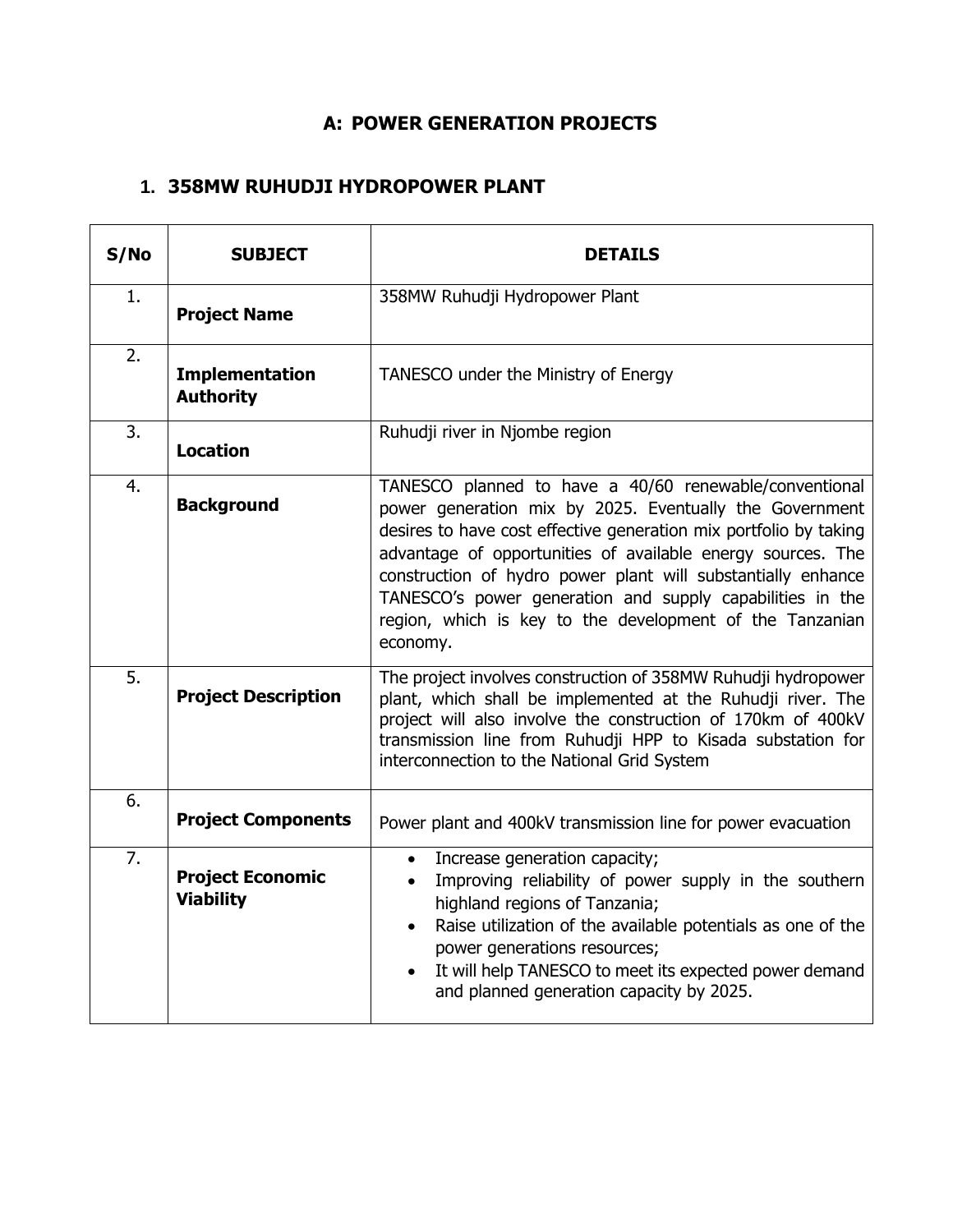| 8.  | <b>Project Status and</b><br><b>Readiness of</b><br><b>Implementation</b> | The project is under feasibility study stage                                                                                                                                                                                                                                                                                              |
|-----|---------------------------------------------------------------------------|-------------------------------------------------------------------------------------------------------------------------------------------------------------------------------------------------------------------------------------------------------------------------------------------------------------------------------------------|
| 9.  | <b>Implementation</b><br><b>Schedule</b>                                  | To be determined after completion of the feasibility study                                                                                                                                                                                                                                                                                |
| 10. | <b>Project Cost</b>                                                       | The estimated project cost is USD 407.4 Million for power plant<br>and USD 53.2 Million for transmission line                                                                                                                                                                                                                             |
| 11. | <b>Financing</b><br><b>Structure/Modality</b>                             | Engineering, Procurement, Constructing and Financing (EPC+F)                                                                                                                                                                                                                                                                              |
| 12. | <b>Government</b><br><b>Responsibility</b>                                | The role of the Government is to create awareness to the<br>stakeholders of the project and make compensation to the<br>community to be displaced by the project. The basis for<br>compensation will depend on the Resettlement Action Plan (RAP)<br>prepared during Environmental and Social Impact Assessment<br>(ESIA) of the project. |
| 13. | <b>Contacts</b>                                                           | Managing Director,<br>TANESCO,<br>P. O. Box 453,<br>DODOMA.<br>info@tanesco.co.tz/md@tanesco.co.tz<br>+255 22 245 1159                                                                                                                                                                                                                    |

## **2. 222MW RUMAKALI HYDROPOWER PLANT**

| S/No | <b>SUBJECT</b>                            | <b>DETAILS</b>                                    |
|------|-------------------------------------------|---------------------------------------------------|
| 1.   | <b>Project Name</b>                       | 222MW Rumakali Hydropower Plant                   |
| 2.   | <b>Implementation</b><br><b>Authority</b> | TANESCO under the Ministry of Energy              |
| 3.   | Location                                  | Rumakali river in Njombe region (Makete District) |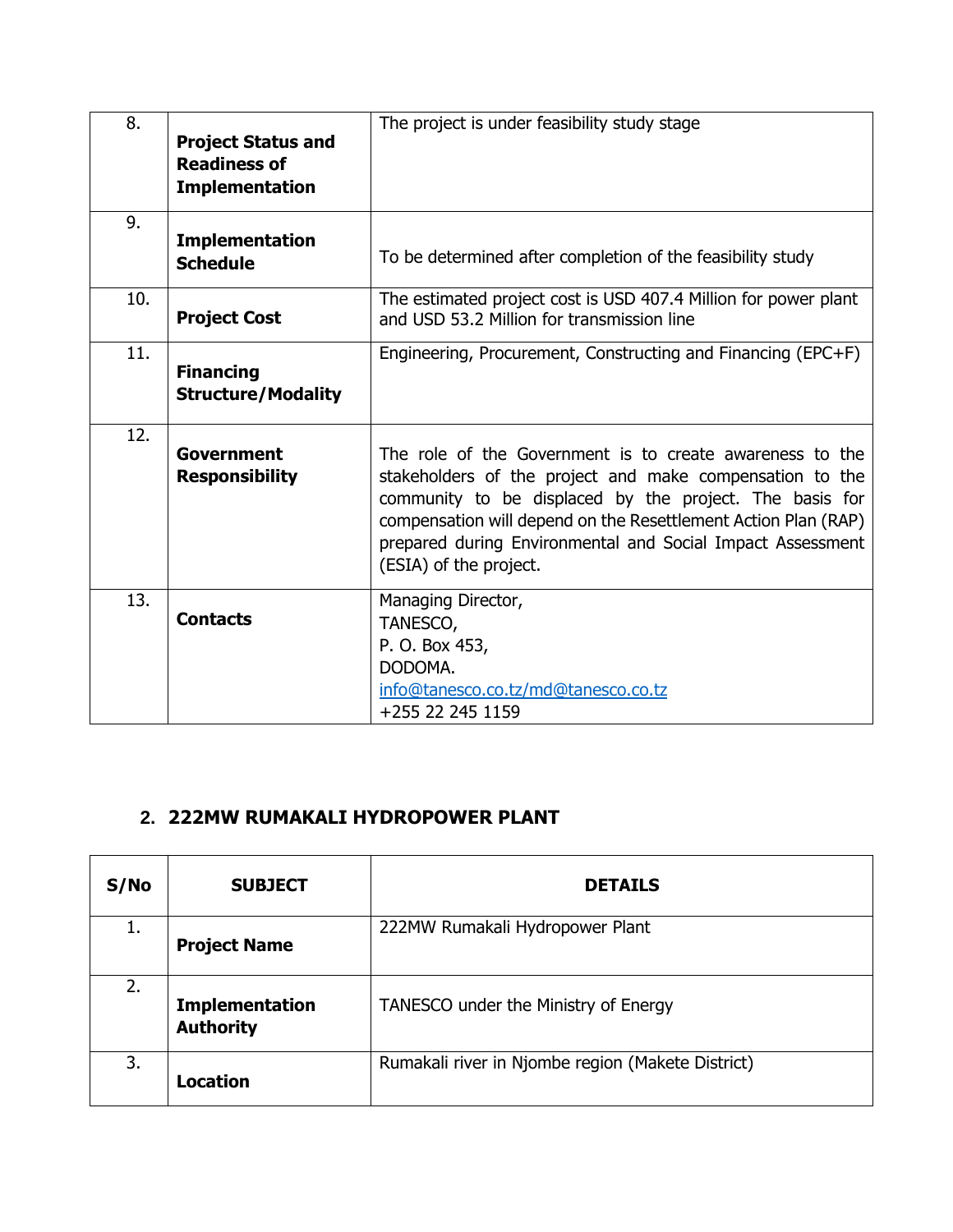| 4.  | <b>Background</b>                                                         | TANESCO planned to have a 40/60 renewable/conventional<br>power generation mix by 2025. Eventually the Government<br>desires to have cost effective generation mix portfolio by taking<br>advantage of opportunities of available energy sources. The<br>construction of hydro power plant will substantially enhance<br>TANESCO's power generation and supply capabilities in the<br>region, which is key to the development of the Tanzanian<br>economy. |
|-----|---------------------------------------------------------------------------|------------------------------------------------------------------------------------------------------------------------------------------------------------------------------------------------------------------------------------------------------------------------------------------------------------------------------------------------------------------------------------------------------------------------------------------------------------|
| 5.  | <b>Project Description</b>                                                | The project involves construction of 222MW hydropower plant,<br>which shall be implemented at the Rumakali river. The project<br>will also involve the construction of 150km of 220kV transmission<br>line from Rumakali power plant to Iganjo substation in Mbeya for<br>interconnection to the National Grid System.                                                                                                                                     |
| 6.  | <b>Project Components</b>                                                 | Power plant and 220kV transmission line for power evacuation                                                                                                                                                                                                                                                                                                                                                                                               |
| 7.  | <b>Project Economic</b><br><b>Viability</b>                               | Increase generation capacity;<br>$\bullet$<br>Improving reliability of power supply in the southern<br>highland regions of Tanzania;<br>Raise utilization of the available potentials as one of the<br>$\bullet$<br>power generations resources;<br>It will help TANESCO to meet its expected power demand<br>$\bullet$<br>and planned generation capacity by 2025.                                                                                        |
| 8.  | <b>Project Status and</b><br><b>Readiness of</b><br><b>Implementation</b> | The project is under feasibility study stage                                                                                                                                                                                                                                                                                                                                                                                                               |
| 9.  | <b>Implementation</b><br><b>Schedule</b>                                  | To be determined after completion of the feasibility study                                                                                                                                                                                                                                                                                                                                                                                                 |
| 10. | <b>Project Cost</b>                                                       | The estimated project cost is USD 344 Million for power plant<br>and USD 44.22 Million for Transmission line                                                                                                                                                                                                                                                                                                                                               |
| 11. | <b>Financing</b><br><b>Structure/Modality</b>                             | Engineering, Procurement, Constructing and Financing (EPC+F)                                                                                                                                                                                                                                                                                                                                                                                               |
| 12. | <b>Government</b><br><b>Responsibility</b>                                | The role of the Government is to create awareness to the<br>stakeholders of the project and make compensation to the<br>community to be displaced by the project. The basis for<br>compensation will depend on the Resettlement Action Plan (RAP)                                                                                                                                                                                                          |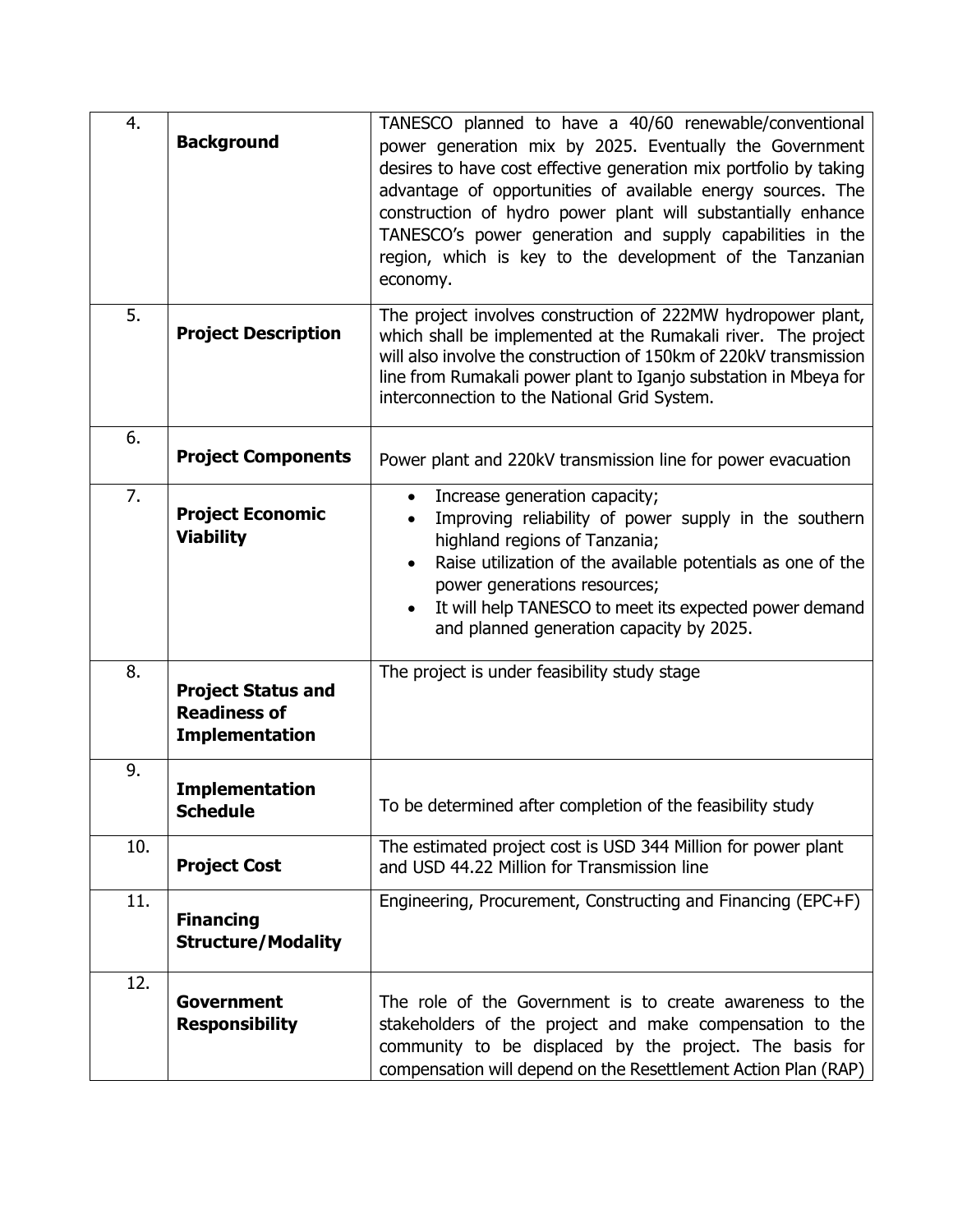|     |                 | prepared during Environmental and Social Impact Assessment<br>(ESIA) of the project. |
|-----|-----------------|--------------------------------------------------------------------------------------|
| 13. |                 | Managing Director,                                                                   |
|     | <b>Contacts</b> | TANESCO,                                                                             |
|     |                 | P. O. Box 453,                                                                       |
|     |                 | DODOMA.                                                                              |
|     |                 | info@tanesco.co.tz/ md@tanesco.co.tz                                                 |
|     |                 | +255 22 245 1159                                                                     |

#### **3. 300MW KIKONGE MULTIPURPOSE DAM**

| S/No | <b>SUBJECT</b>                              | <b>DETAILS</b>                                                                                                                                                                                                                                                                                                                                                                                                                                             |
|------|---------------------------------------------|------------------------------------------------------------------------------------------------------------------------------------------------------------------------------------------------------------------------------------------------------------------------------------------------------------------------------------------------------------------------------------------------------------------------------------------------------------|
| 1.   | <b>Project Name</b>                         | 300MW Kikonge Multipurpose Dam, Hydropower and<br>Irrigation Project.                                                                                                                                                                                                                                                                                                                                                                                      |
| 2.   | <b>Implementation</b><br><b>Authority</b>   | TANESCO under the Ministry of Energy                                                                                                                                                                                                                                                                                                                                                                                                                       |
| 3.   | <b>Location</b>                             | Ruhuhu River in Ruvuma region                                                                                                                                                                                                                                                                                                                                                                                                                              |
| 4.   | <b>Background</b>                           | TANESCO planned to have a 40/60 renewable/conventional<br>power generation mix by 2025. Eventually the Government<br>desires to have cost effective generation mix portfolio by taking<br>advantage of opportunities of available energy sources. The<br>construction of hydro power plant will substantially enhance<br>TANESCO's power generation and supply capabilities in the<br>region, which is key to the development of the Tanzanian<br>economy. |
| 5.   | <b>Project Description</b>                  | The project involves construction of power plant and 220kV<br>transmission line                                                                                                                                                                                                                                                                                                                                                                            |
| 6.   | <b>Project Components</b>                   | Power plant and 220kV transmission line for power evacuation                                                                                                                                                                                                                                                                                                                                                                                               |
| 7.   | <b>Project Economic</b><br><b>Viability</b> | Increase generation capacity;<br>$\bullet$<br>Improving reliability of power supply in the southern<br>highland regions of Tanzania;                                                                                                                                                                                                                                                                                                                       |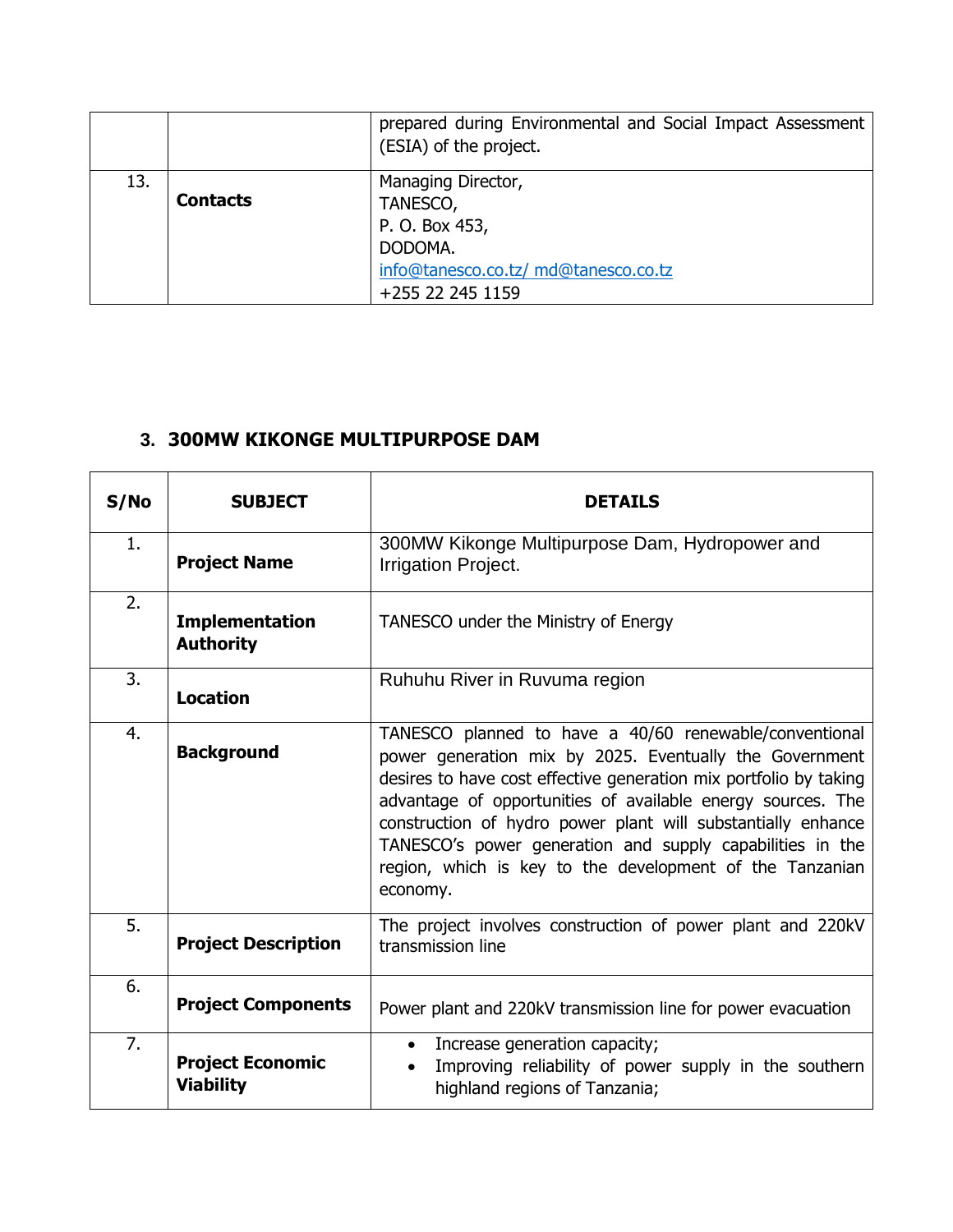|     |                                                                           | Raise utilization of the available potentials as one of the<br>$\bullet$<br>power generations resources;<br>It will help TANESCO to meet its expected power demand<br>$\bullet$<br>and planned generation capacity by 2025.                                                                                                               |
|-----|---------------------------------------------------------------------------|-------------------------------------------------------------------------------------------------------------------------------------------------------------------------------------------------------------------------------------------------------------------------------------------------------------------------------------------|
| 8.  | <b>Project Status and</b><br><b>Readiness of</b><br><b>Implementation</b> | The project is feasibility study is completed and ESIA study is<br>required                                                                                                                                                                                                                                                               |
| 9.  | <b>Implementation</b><br><b>Schedule</b>                                  | 36 months                                                                                                                                                                                                                                                                                                                                 |
| 10. | <b>Project Cost</b>                                                       | Not yet firmed, awaits for completion of ESIA study                                                                                                                                                                                                                                                                                       |
| 11. | <b>Financing</b><br><b>Structure/Modality</b>                             | Engineering, Procurement, Constructing and Financing (EPC+F)                                                                                                                                                                                                                                                                              |
| 12. | <b>Government</b><br><b>Responsibility</b>                                | The role of the Government is to create awareness to the<br>stakeholders of the project and make compensation to the<br>community to be displaced by the project. The basis for<br>compensation will depend on the Resettlement Action Plan (RAP)<br>prepared during Environmental and Social Impact Assessment<br>(ESIA) of the project. |
| 13. | <b>Contacts</b>                                                           | Managing Director,<br>TANESCO,<br>P. O. Box 453,<br>DODOMA.<br>info@tanesco.co.tz/ md@tanesco.co.tz<br>+255 22 245 1159                                                                                                                                                                                                                   |

### **4. 300MW COMBINED CYCLE GAS POWER PROJECT**

| S/No     | <b>SUBJECT</b>      | <b>DETAILS</b>                         |
|----------|---------------------|----------------------------------------|
| <b>.</b> | <b>Project Name</b> | 300MW Combined Cycle Gas Power Project |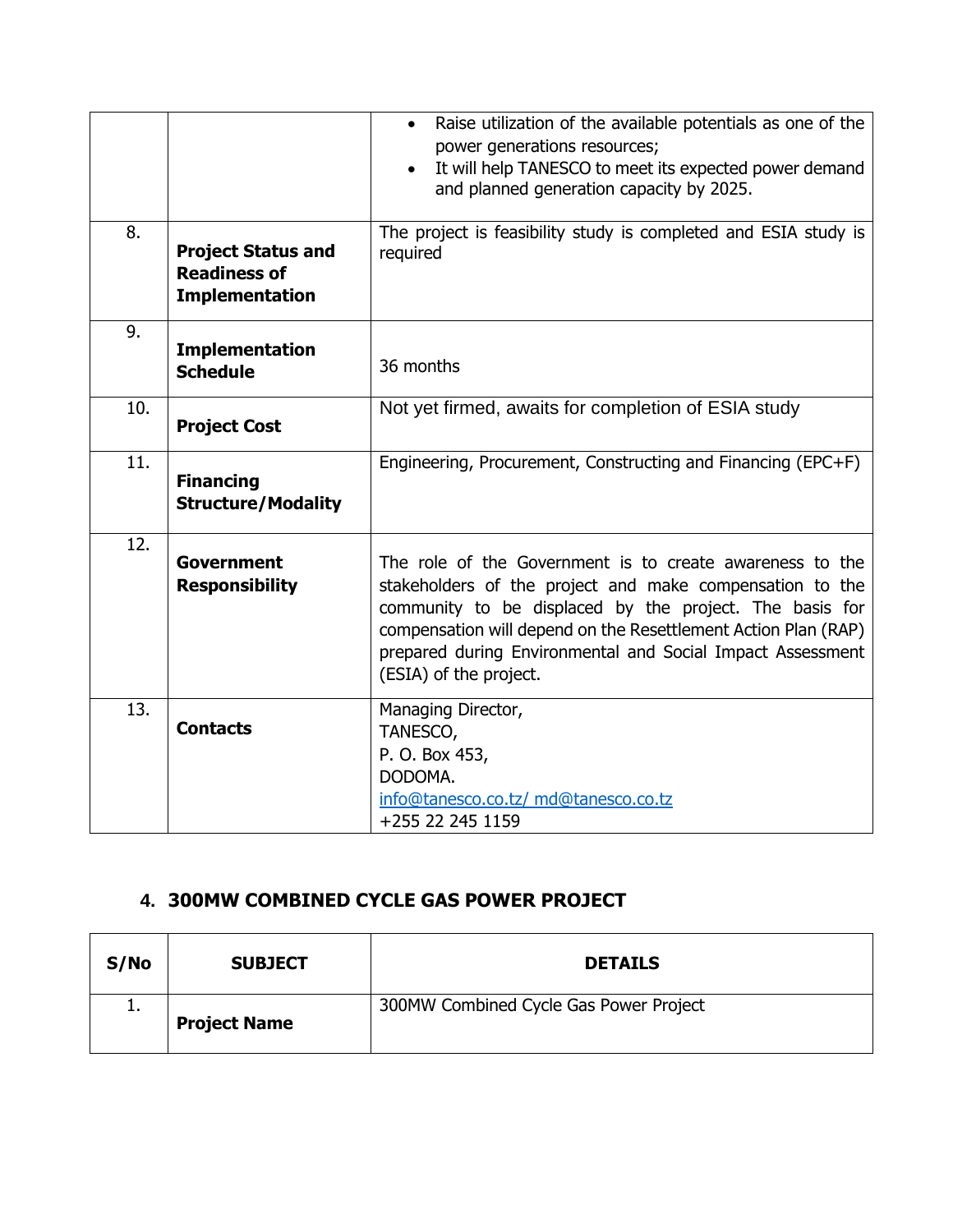| 2.  | <b>Implementation</b><br><b>Authority</b>                                 | TANESCO under the Ministry of Energy                                                                                                                                                                                                                                                                                                                                                                                                                       |
|-----|---------------------------------------------------------------------------|------------------------------------------------------------------------------------------------------------------------------------------------------------------------------------------------------------------------------------------------------------------------------------------------------------------------------------------------------------------------------------------------------------------------------------------------------------|
| 3.  | <b>Location</b>                                                           | Kisiwa area in Mtwara region                                                                                                                                                                                                                                                                                                                                                                                                                               |
| 4.  | <b>Background</b>                                                         | TANESCO planned to have a 40/60 renewable/conventional<br>power generation mix by 2025. Eventually the Government<br>desires to have cost effective generation mix portfolio by taking<br>advantage of opportunities of available energy sources. The<br>construction of hydro power plant will substantially enhance<br>TANESCO's power generation and supply capabilities in the<br>region, which is key to the development of the Tanzanian<br>economy. |
| 5.  | <b>Project Description</b>                                                | The project involves construction of 300MW power plant, 400kV<br>transmission line and supporting infrastructure including access<br>road, gas pipeline and water pipeline                                                                                                                                                                                                                                                                                 |
| 6.  | <b>Project Components</b>                                                 | 300MW Power plant<br>400kV transmission line from Mtwara to Somanga Fungu<br>Supporting infrastructure                                                                                                                                                                                                                                                                                                                                                     |
| 7.  | <b>Project Economic</b><br><b>Viability</b>                               | Increase generation capacity;<br>$\bullet$<br>Improving reliability of power supply in the southern<br>highland regions of Tanzania;<br>Raise utilization of the available potentials as one of the<br>power generations resources;<br>It will help TANESCO to meet its expected power demand<br>and planned generation capacity by 2025.                                                                                                                  |
| 8.  | <b>Project Status and</b><br><b>Readiness of</b><br><b>Implementation</b> | Feasibility study is completed and the project requires funds for<br>implementation                                                                                                                                                                                                                                                                                                                                                                        |
| 9.  | <b>Implementation</b><br><b>Schedule</b>                                  | 36 months                                                                                                                                                                                                                                                                                                                                                                                                                                                  |
| 10. | <b>Project Cost</b>                                                       | The estimated project cost is USD 1,132 million.                                                                                                                                                                                                                                                                                                                                                                                                           |
| 11. | <b>Financing</b><br><b>Structure/Modality</b>                             | Engineering, Procurement, Constructing and Financing (EPC+F)                                                                                                                                                                                                                                                                                                                                                                                               |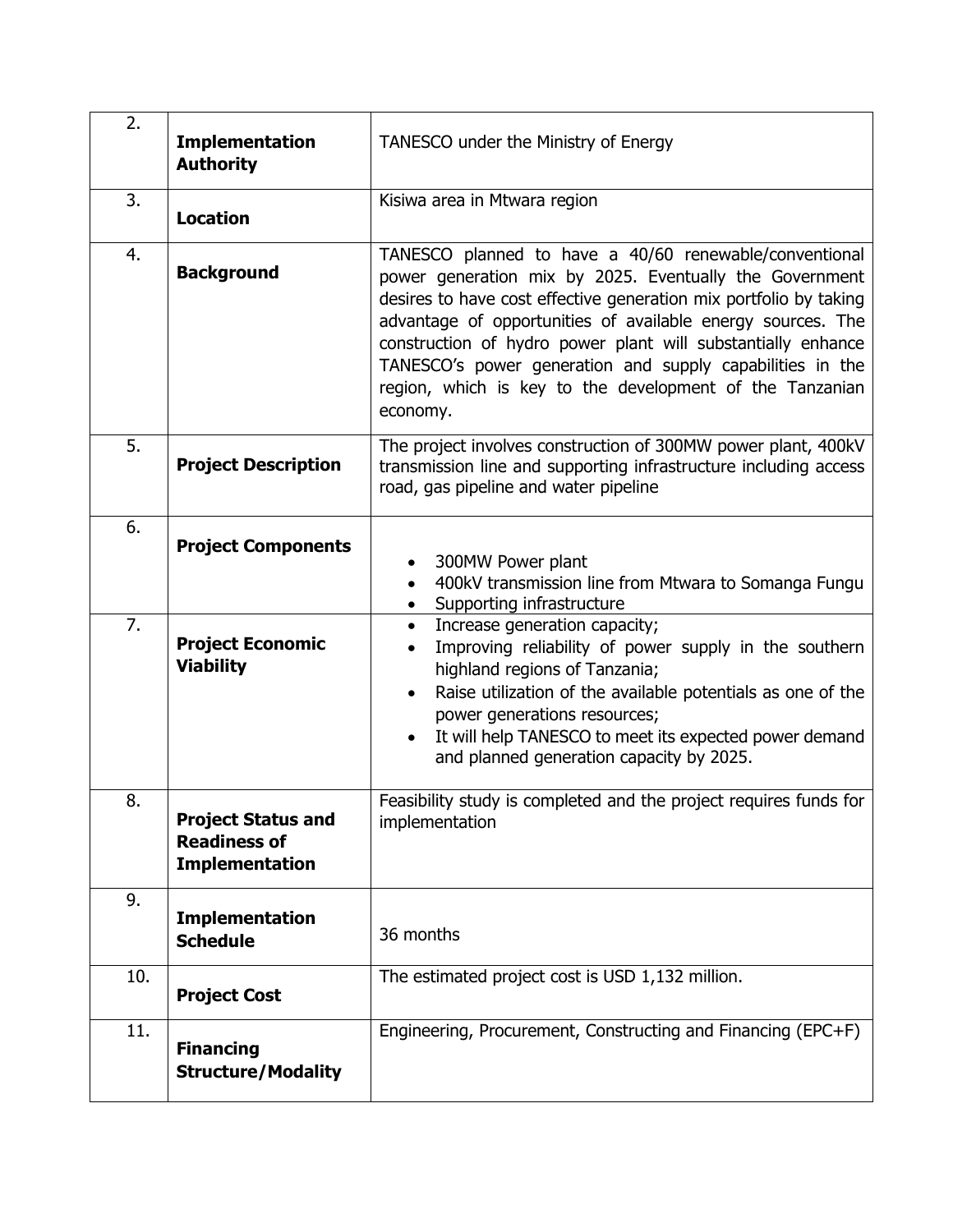| 12. | <b>Government</b><br><b>Responsibility</b> | The role of the Government is to create awareness to the<br>stakeholders of the project and make compensation to the<br>community to be displaced by the project. The basis for<br>compensation will depend on the Resettlement Action Plan (RAP)<br>prepared during Environmental and Social Impact Assessment<br>(ESIA) of the project. |
|-----|--------------------------------------------|-------------------------------------------------------------------------------------------------------------------------------------------------------------------------------------------------------------------------------------------------------------------------------------------------------------------------------------------|
| 13. | <b>Contacts</b>                            | Managing Director,<br>TANESCO,<br>P. O. Box 453,<br>DODOMA.<br>info@tanesco.co.tz/ md@tanesco.co.tz<br>+255 22 245 1159                                                                                                                                                                                                                   |

## **5. KINYEREZI III 600MW GAS FIRED POWER PLANT**

| S/NO | <b>SUBJECT</b>                            | <b>DETAILS</b>                                                                                                                                                                                                                                                                                                                                                                                                                                                 |
|------|-------------------------------------------|----------------------------------------------------------------------------------------------------------------------------------------------------------------------------------------------------------------------------------------------------------------------------------------------------------------------------------------------------------------------------------------------------------------------------------------------------------------|
| 1.   | <b>Project Name</b>                       | Kinyerezi III 600MW - Phase I 300MW Gas Fired Power Plant                                                                                                                                                                                                                                                                                                                                                                                                      |
| 2.   | <b>Implementation</b><br><b>Authority</b> | TANESCO under the Ministry of Energy                                                                                                                                                                                                                                                                                                                                                                                                                           |
| 3.   | <b>Location</b>                           | Kinyerezi in Dar es Salaam region                                                                                                                                                                                                                                                                                                                                                                                                                              |
| 4.   | <b>Background</b>                         | TANESCO planned to have a 40/60 renewable/conventional<br>power generation mix by 2025. Eventually the Government<br>desires to have cost effective generation mix portfolio by taking<br>advantage of opportunities of available energy sources. The<br>construction of gas fired power plant will substantially enhance<br>TANESCO's power generation and supply capabilities in the<br>region, which is key to the development of the Tanzanian<br>economy. |
| 5.   | <b>Project Description</b>                | The project involves construction of 300MW power plant at<br>Kinyerezi                                                                                                                                                                                                                                                                                                                                                                                         |
| 6.   | <b>Project Components</b>                 | 300MW Power plant                                                                                                                                                                                                                                                                                                                                                                                                                                              |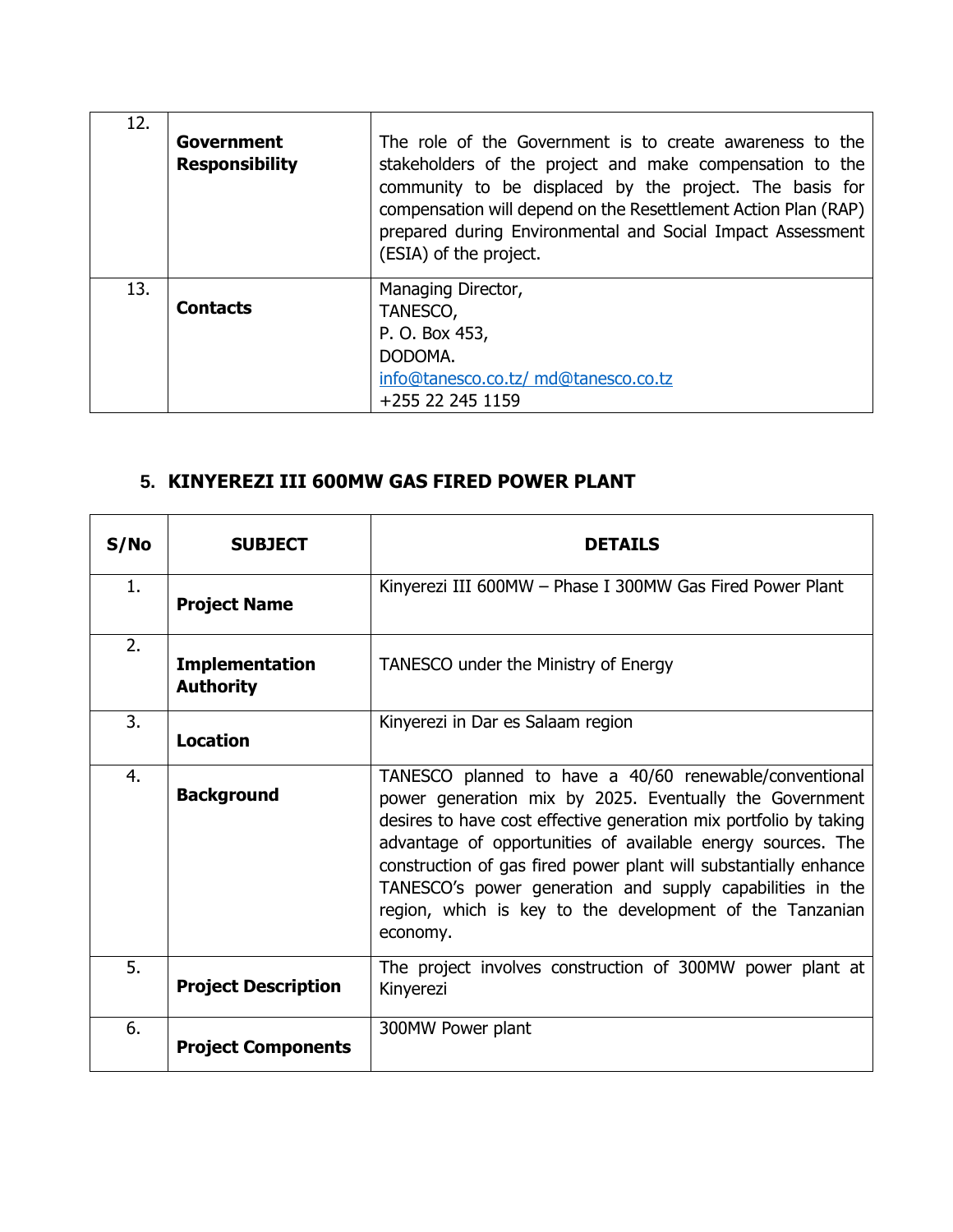| 7.  | <b>Project Economic</b><br><b>Viability</b>                               | Increase generation capacity;<br>$\bullet$<br>Improving reliability of power supply in the southern<br>highland regions of Tanzania;<br>Raise utilization of the available potentials as one of the<br>$\bullet$<br>power generations resources;<br>It will help TANESCO to meet its expected power demand<br>and planned generation capacity by 2025. |
|-----|---------------------------------------------------------------------------|--------------------------------------------------------------------------------------------------------------------------------------------------------------------------------------------------------------------------------------------------------------------------------------------------------------------------------------------------------|
| 8.  | <b>Project Status and</b><br><b>Readiness of</b><br><b>Implementation</b> | Feasibility study is completed since 2015 and the project requires<br>funds for implementation                                                                                                                                                                                                                                                         |
| 9.  | <b>Implementation</b><br><b>Schedule</b>                                  | 36 months                                                                                                                                                                                                                                                                                                                                              |
| 10. | <b>Project Cost</b>                                                       | The estimated project cost is USD 342million.                                                                                                                                                                                                                                                                                                          |
| 11. | <b>Financing</b><br><b>Structure/Modality</b>                             | Engineering, Procurement, Constructing and Financing (EPC+F)                                                                                                                                                                                                                                                                                           |
| 12. | Government<br><b>Responsibility</b>                                       | The role of the Government is to create awareness to the<br>stakeholders of the project and make compensation to the<br>community to be displaced by the project. The basis for<br>compensation will depend on the Resettlement Action Plan (RAP)<br>prepared during Environmental and Social Impact Assessment<br>(ESIA) of the project.              |
| 13. | <b>Contacts</b>                                                           | Managing Director,<br>TANESCO,<br>P. O. Box 453,<br>DODOMA.<br>info@tanesco.co.tz/ md@tanesco.co.tz<br>+255 22 245 1159                                                                                                                                                                                                                                |

### **6. 330MW KINYEREZI IV COMBINED CYCLE GAS FIRED POWER PROJECT**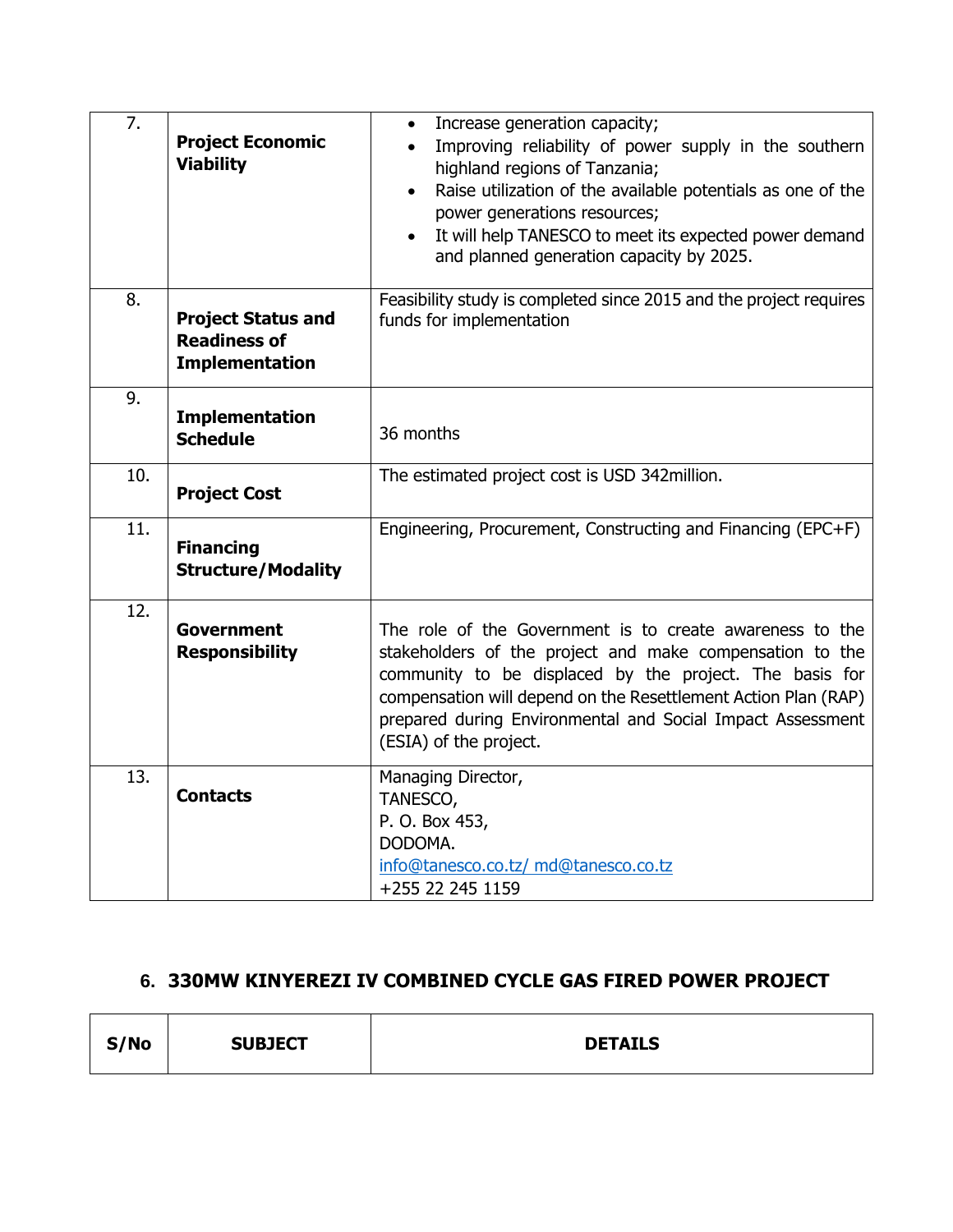| 1.  | <b>Project Name</b>                                                       | Kinyerezi IV 330MW Combined Cycle Gas Fired Power Plant                                                                                                                                                                                                                                                                                                                                                                                                                       |
|-----|---------------------------------------------------------------------------|-------------------------------------------------------------------------------------------------------------------------------------------------------------------------------------------------------------------------------------------------------------------------------------------------------------------------------------------------------------------------------------------------------------------------------------------------------------------------------|
| 2.  | <b>Implementation</b><br><b>Authority</b>                                 | TANESCO under the Ministry of Energy                                                                                                                                                                                                                                                                                                                                                                                                                                          |
| 3.  | <b>Location</b>                                                           | Kinyerezi in Dar es Salaam region                                                                                                                                                                                                                                                                                                                                                                                                                                             |
| 4.  | <b>Background</b>                                                         | TANESCO planned to have a 40/60 renewable/conventional<br>power generation mix by 2025. Eventually the Government<br>desires to have cost effective generation mix portfolio by taking<br>advantage of opportunities of available energy sources. The<br>construction of combined cycle gas fired power plant will<br>substantially enhance TANESCO's power generation and supply<br>capabilities in the region, which is key to the development of the<br>Tanzanian economy. |
| 5.  | <b>Project Description</b>                                                | The project involves construction of 330MW power plant at<br>Kinyerezi                                                                                                                                                                                                                                                                                                                                                                                                        |
| 6.  | <b>Project Components</b>                                                 | 330MW Power plant                                                                                                                                                                                                                                                                                                                                                                                                                                                             |
| 7.  | <b>Project Economic</b><br><b>Viability</b>                               | Increase generation capacity;<br>$\bullet$<br>Improving reliability of power supply in the southern<br>highland regions of Tanzania;<br>Raise utilization of the available potentials as one of the<br>$\bullet$<br>power generations resources;<br>It will help TANESCO to meet its expected power demand<br>$\bullet$<br>and planned generation capacity by 2025.                                                                                                           |
| 8.  | <b>Project Status and</b><br><b>Readiness of</b><br><b>Implementation</b> | The project requires feasibility study for project viability and<br>bankability                                                                                                                                                                                                                                                                                                                                                                                               |
| 9.  | <b>Implementation</b><br><b>Schedule</b>                                  | 36 months                                                                                                                                                                                                                                                                                                                                                                                                                                                                     |
| 10. | <b>Project Cost</b>                                                       | Not yet firmed, awaits for feasibility study                                                                                                                                                                                                                                                                                                                                                                                                                                  |
| 11. | <b>Financing</b><br><b>Structure/Modality</b>                             | Engineering, Procurement, Constructing and Financing (EPC+F)                                                                                                                                                                                                                                                                                                                                                                                                                  |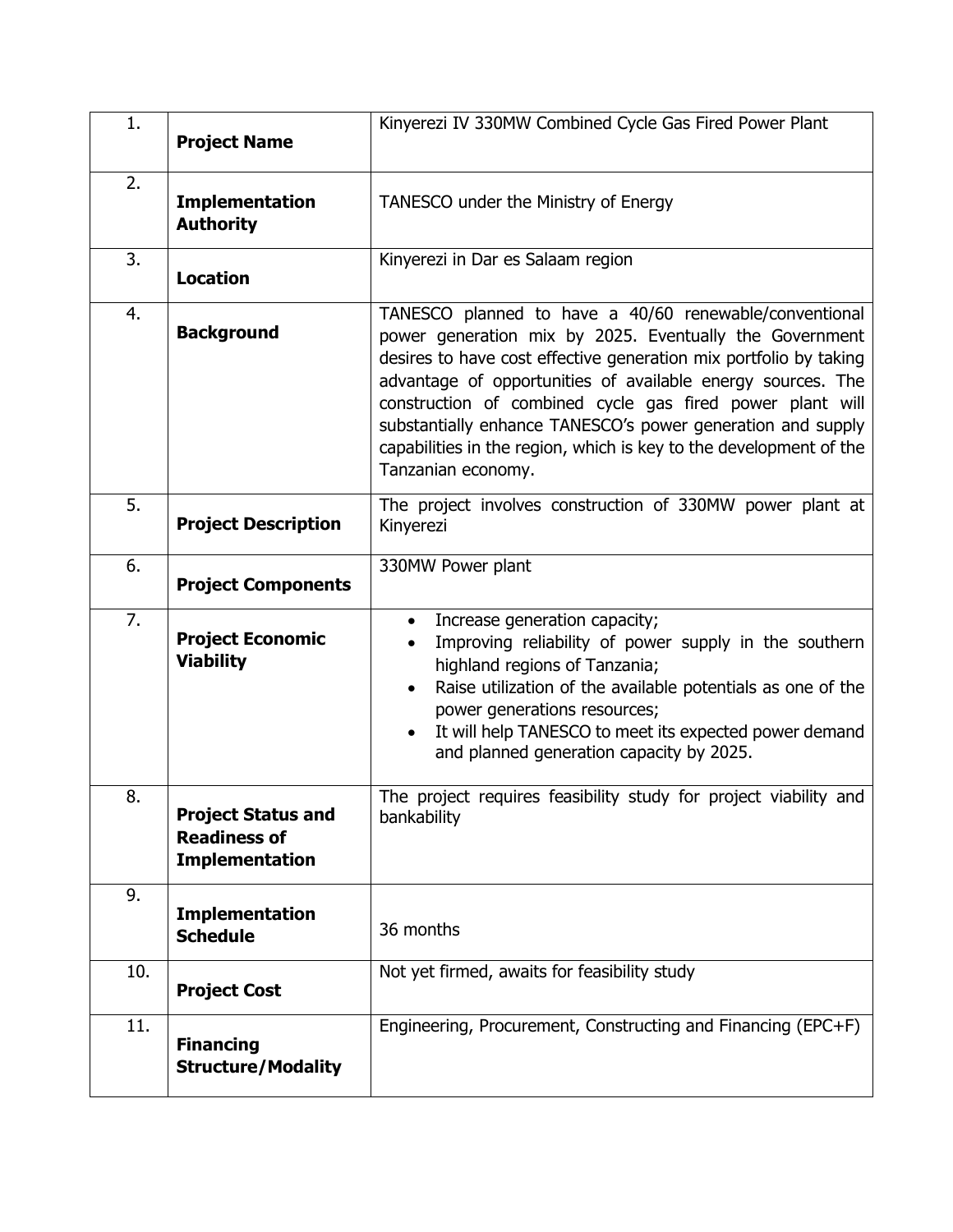| 12. | Government<br><b>Responsibility</b> | The role of the Government is to create awareness to the<br>stakeholders of the project and make compensation to the<br>community to be displaced by the project. The basis for<br>compensation will depend on the Resettlement Action Plan (RAP)<br>prepared during Environmental and Social Impact Assessment<br>(ESIA) of the project. |
|-----|-------------------------------------|-------------------------------------------------------------------------------------------------------------------------------------------------------------------------------------------------------------------------------------------------------------------------------------------------------------------------------------------|
| 13. | <b>Contacts</b>                     | Managing Director,<br>TANESCO,<br>P. O. Box 453,<br>DODOMA.<br>info@tanesco.co.tz/ md@tanesco.co.tz<br>+255 22 245 1159                                                                                                                                                                                                                   |

## **7. 210 - 320MW KILWA ENERGY GAS FIRED POWER PROJECT**

| S/No | <b>SUBJECT</b>                            | <b>DETAILS</b>                                                                                                                                                                                                                                                                                                                                                                                                                                                                |
|------|-------------------------------------------|-------------------------------------------------------------------------------------------------------------------------------------------------------------------------------------------------------------------------------------------------------------------------------------------------------------------------------------------------------------------------------------------------------------------------------------------------------------------------------|
| 1.   | <b>Project Name</b>                       | 210-320MW Kilwa Energy Gas Fired Power Project                                                                                                                                                                                                                                                                                                                                                                                                                                |
| 2.   | <b>Implementation</b><br><b>Authority</b> | TANESCO under the Ministry of Energy                                                                                                                                                                                                                                                                                                                                                                                                                                          |
| 3.   | <b>Location</b>                           | Somanga in Kilwa district                                                                                                                                                                                                                                                                                                                                                                                                                                                     |
| 4.   | <b>Background</b>                         | TANESCO planned to have a 40/60 renewable/conventional<br>power generation mix by 2025. Eventually the Government<br>desires to have cost effective generation mix portfolio by taking<br>advantage of opportunities of available energy sources. The<br>construction of combined cycle gas fired power plant will<br>substantially enhance TANESCO's power generation and supply<br>capabilities in the region, which is key to the development of the<br>Tanzanian economy. |
| 5.   | <b>Project Description</b>                | The project involves construction of 210 - 320MW gas fired<br>power plant at Kilwa in Lindi region. The Project is to be<br>implemented in two Phases; phase I simple cycle 210MW and<br>phase II Combined cycle 110MW                                                                                                                                                                                                                                                        |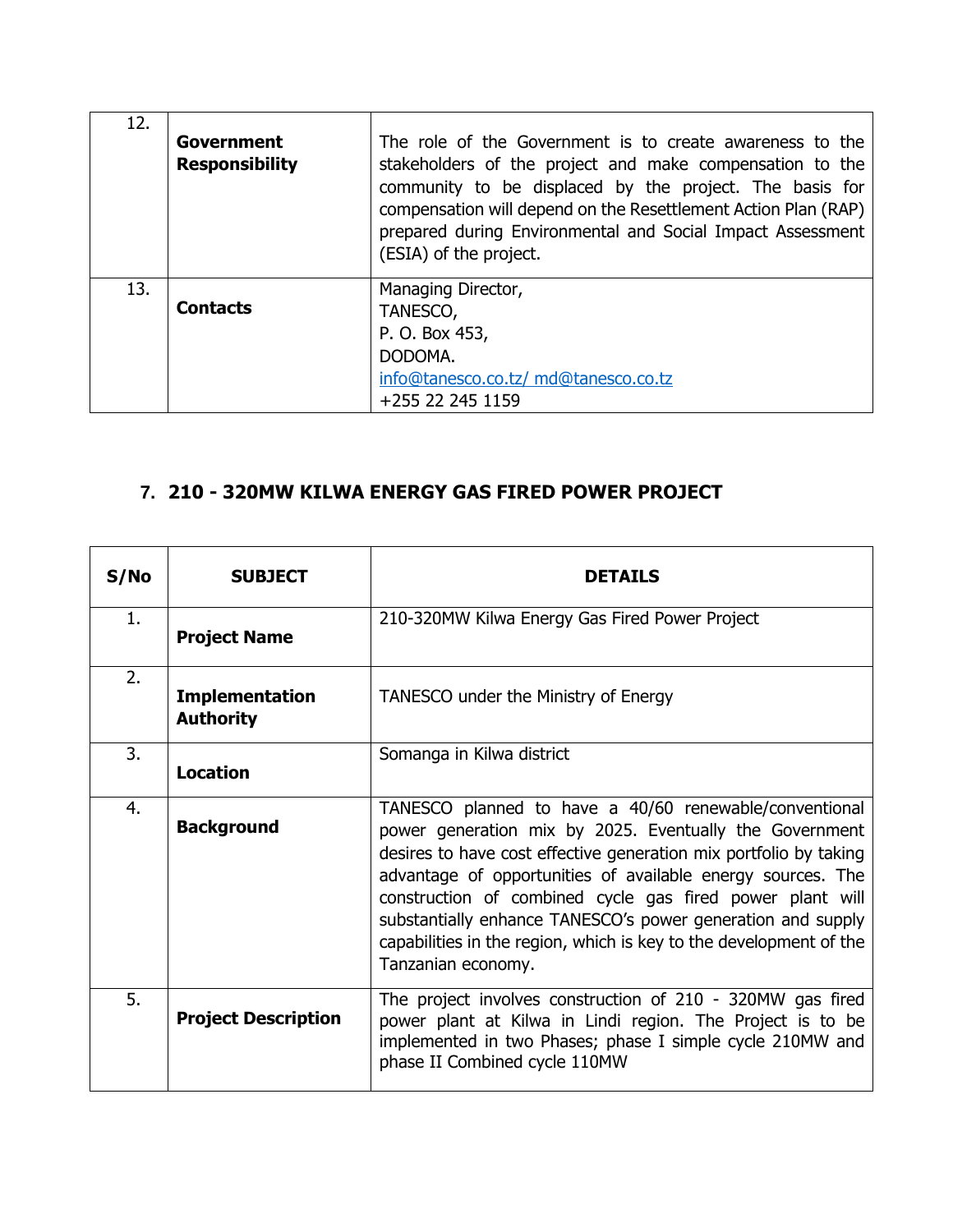| 6.  |                                                                           | 210-320MW gas fired Power plant                                                                                                                                                                                                                                                                                                                                                                                                                                                                          |
|-----|---------------------------------------------------------------------------|----------------------------------------------------------------------------------------------------------------------------------------------------------------------------------------------------------------------------------------------------------------------------------------------------------------------------------------------------------------------------------------------------------------------------------------------------------------------------------------------------------|
|     | <b>Project Components</b>                                                 |                                                                                                                                                                                                                                                                                                                                                                                                                                                                                                          |
| 7.  | <b>Project Economic</b><br><b>Viability</b>                               | Increase generation capacity;<br>$\bullet$<br>Improving reliability of power supply in the southern<br>highland regions of Tanzania;<br>Raise utilization of the available potentials as one of the<br>$\bullet$<br>power generations resources;<br>It will help TANESCO to meet its expected power demand<br>$\bullet$<br>and planned generation capacity by 2025.<br>Extend the national grid to the isolated regions<br>Facilitate regional power trade with<br>neighboring<br>$\bullet$<br>Countries |
| 8.  | <b>Project Status and</b><br><b>Readiness of</b><br><b>Implementation</b> | Updating of the project feasibility study is required before<br>submission to Government for approvals.                                                                                                                                                                                                                                                                                                                                                                                                  |
| 9.  | <b>Implementation</b><br><b>Schedule</b>                                  | 36 months                                                                                                                                                                                                                                                                                                                                                                                                                                                                                                |
| 10. | <b>Project Cost</b>                                                       | The estimated project cost is USD 468.34 million.                                                                                                                                                                                                                                                                                                                                                                                                                                                        |
| 11. | <b>Financing</b><br><b>Structure/Modality</b>                             | Engineering, Procurement, Constructing and Financing (EPC+F)                                                                                                                                                                                                                                                                                                                                                                                                                                             |
| 12. | <b>Government</b><br><b>Responsibility</b>                                | The role of the Government is to create awareness to the<br>stakeholders of the project and make compensation to the<br>community to be displaced by the project. The basis for<br>compensation will depend on the Resettlement Action Plan (RAP)<br>prepared during Environmental and Social Impact Assessment<br>(ESIA) of the project.                                                                                                                                                                |
| 13. | <b>Contacts</b>                                                           | Managing Director,<br>TANESCO,<br>P. O. Box 453,<br>DODOMA.<br>info@tanesco.co.tz/ md@tanesco.co.tz<br>+255 22 245 1159                                                                                                                                                                                                                                                                                                                                                                                  |

# **8. 300-600MW SOMANGA FUNGU GAS FIRED POWER PROJECT**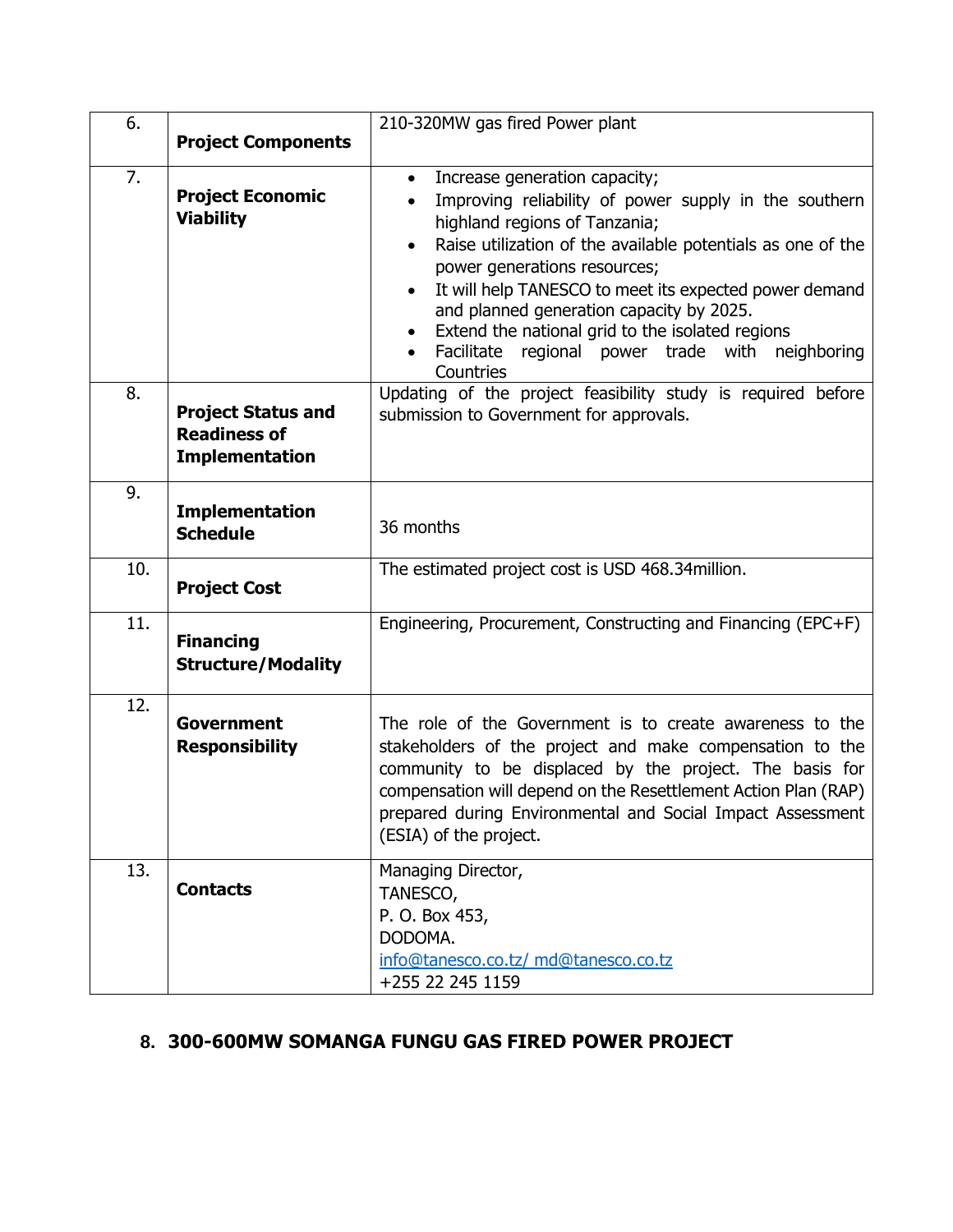| S/No | <b>SUBJECT</b>                                                            | <b>DETAILS</b>                                                                                                                                                                                                                                                                                                                                                                                                                                                                |
|------|---------------------------------------------------------------------------|-------------------------------------------------------------------------------------------------------------------------------------------------------------------------------------------------------------------------------------------------------------------------------------------------------------------------------------------------------------------------------------------------------------------------------------------------------------------------------|
| 1.   | <b>Project Name</b>                                                       | 300 - 600MW Somanga Fungu combined cycle gas fired power<br>project                                                                                                                                                                                                                                                                                                                                                                                                           |
| 2.   | <b>Implementation</b><br><b>Authority</b>                                 | TANESCO under the Ministry of Energy                                                                                                                                                                                                                                                                                                                                                                                                                                          |
| 3.   | <b>Location</b>                                                           | Somangafungu in Kilwa district                                                                                                                                                                                                                                                                                                                                                                                                                                                |
| 4.   | <b>Background</b>                                                         | TANESCO planned to have a 40/60 renewable/conventional<br>power generation mix by 2025. Eventually the Government<br>desires to have cost effective generation mix portfolio by taking<br>advantage of opportunities of available energy sources. The<br>construction of combined cycle gas fired power plant will<br>substantially enhance TANESCO's power generation and supply<br>capabilities in the region, which is key to the development of the<br>Tanzanian economy. |
| 5.   | <b>Project Description</b>                                                | The project involves construction of 300- 600MW combined cycle<br>gas fired power plant at Somanga in Lindi region.                                                                                                                                                                                                                                                                                                                                                           |
| 6.   | <b>Project Components</b>                                                 | 300- 600MW gas fired Power plant                                                                                                                                                                                                                                                                                                                                                                                                                                              |
| 7.   | <b>Project Economic</b><br><b>Viability</b>                               | Increase generation capacity;<br>Improving reliability of power supply in the southern<br>highland regions of Tanzania;<br>Raise utilization of the available potentials as one of the<br>power generations resources;<br>It will help TANESCO to meet its expected power demand<br>and planned generation capacity by 2025.<br>Extend the national grid to the isolated regions<br>٠<br>Facilitate<br>regional power trade with<br>neighboring<br>$\bullet$<br>Countries     |
| 8.   | <b>Project Status and</b><br><b>Readiness of</b><br><b>Implementation</b> | Updating of the project feasibility study is required before<br>submission to Government for approvals.                                                                                                                                                                                                                                                                                                                                                                       |
| 9.   | <b>Implementation</b><br><b>Schedule</b>                                  | 36 months                                                                                                                                                                                                                                                                                                                                                                                                                                                                     |
| 10.  | <b>Project Cost</b>                                                       | Estinated project cost is USD 447.9 million for 300MW                                                                                                                                                                                                                                                                                                                                                                                                                         |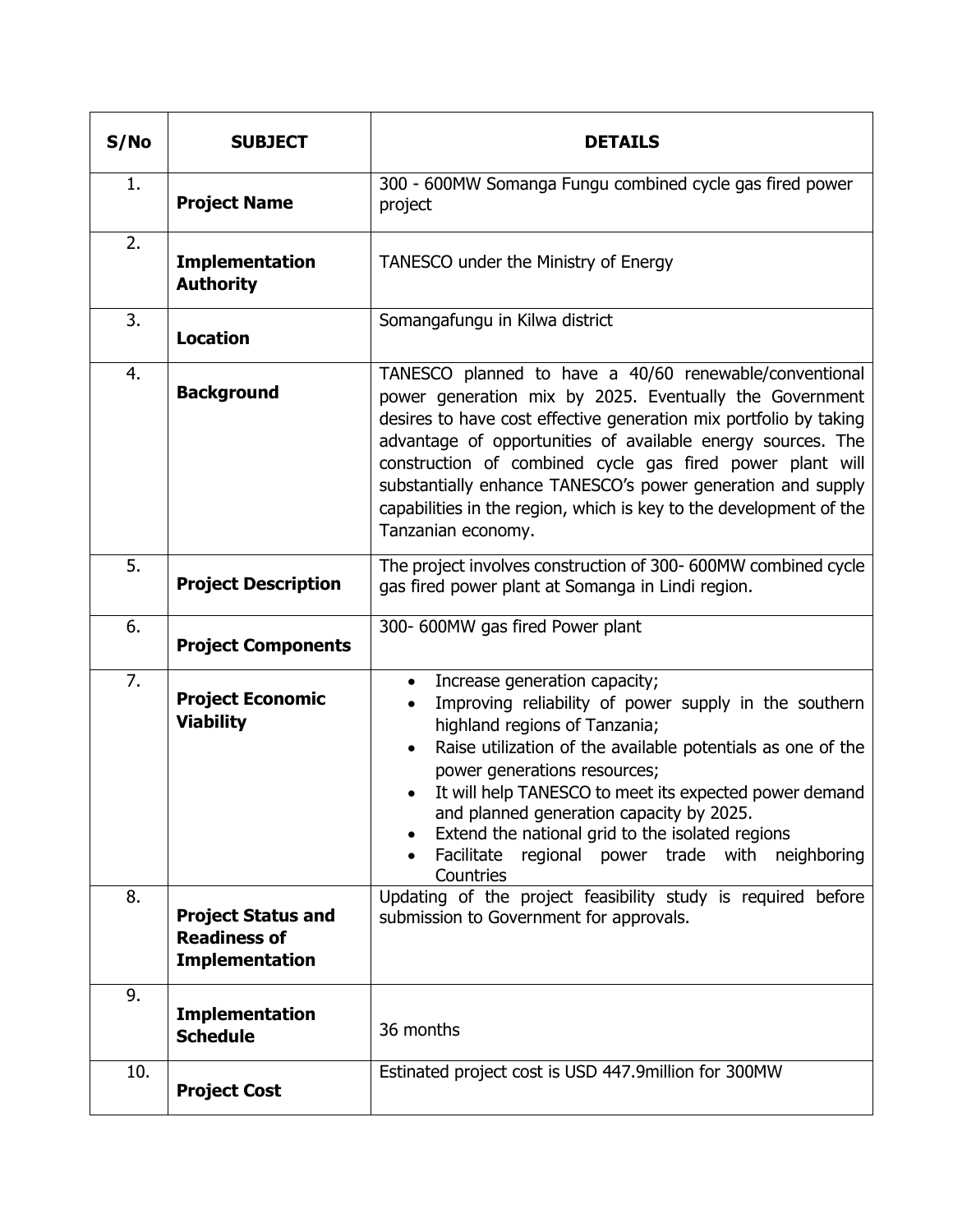| 11. | <b>Financing</b><br><b>Structure/Modality</b> | Engineering, Procurement, Constructing and Financing (EPC+F)                                                                                                                                                                                                                                                                              |
|-----|-----------------------------------------------|-------------------------------------------------------------------------------------------------------------------------------------------------------------------------------------------------------------------------------------------------------------------------------------------------------------------------------------------|
| 12. | Government<br><b>Responsibility</b>           | The role of the Government is to create awareness to the<br>stakeholders of the project and make compensation to the<br>community to be displaced by the project. The basis for<br>compensation will depend on the Resettlement Action Plan (RAP)<br>prepared during Environmental and Social Impact Assessment<br>(ESIA) of the project. |
| 13. | <b>Contacts</b>                               | Managing Director,<br>TANESCO,<br>P. O. Box 453,<br>DODOMA.<br>info@tanesco.co.tz/ md@tanesco.co.tz<br>+255 22 245 1159                                                                                                                                                                                                                   |

# **9. 200 - 400MW KIWIRA COAL TO POWER PROJECT**

| S/No | <b>SUBJECT</b>                            | <b>DETAILS</b>                                                                                                                                                                                                                                                                                                                                                                                                                                                                   |
|------|-------------------------------------------|----------------------------------------------------------------------------------------------------------------------------------------------------------------------------------------------------------------------------------------------------------------------------------------------------------------------------------------------------------------------------------------------------------------------------------------------------------------------------------|
| 1.   | <b>Project Name</b>                       | 200 - 400MW Kiwira Coal to Power Project                                                                                                                                                                                                                                                                                                                                                                                                                                         |
| 2.   | <b>Implementation</b><br><b>Authority</b> | TANESCO under the Ministry of Energy                                                                                                                                                                                                                                                                                                                                                                                                                                             |
| 3.   | <b>Location</b>                           | The project is located in Ileje Songwe Region                                                                                                                                                                                                                                                                                                                                                                                                                                    |
| 4.   | <b>Background</b>                         | TANESCO planned to have a 40/60 renewable/conventional<br>power generation mix by 2025. Eventually the Government<br>desires to have cost effective generation mix portfolio by taking<br>advantage of opportunities of available energy sources. The<br>construction of Coal fired power plant in Songwe region will<br>substantially enhance TANESCO's power generation and supply<br>capabilities in the region, which is key to the development of the<br>Tanzanian economy. |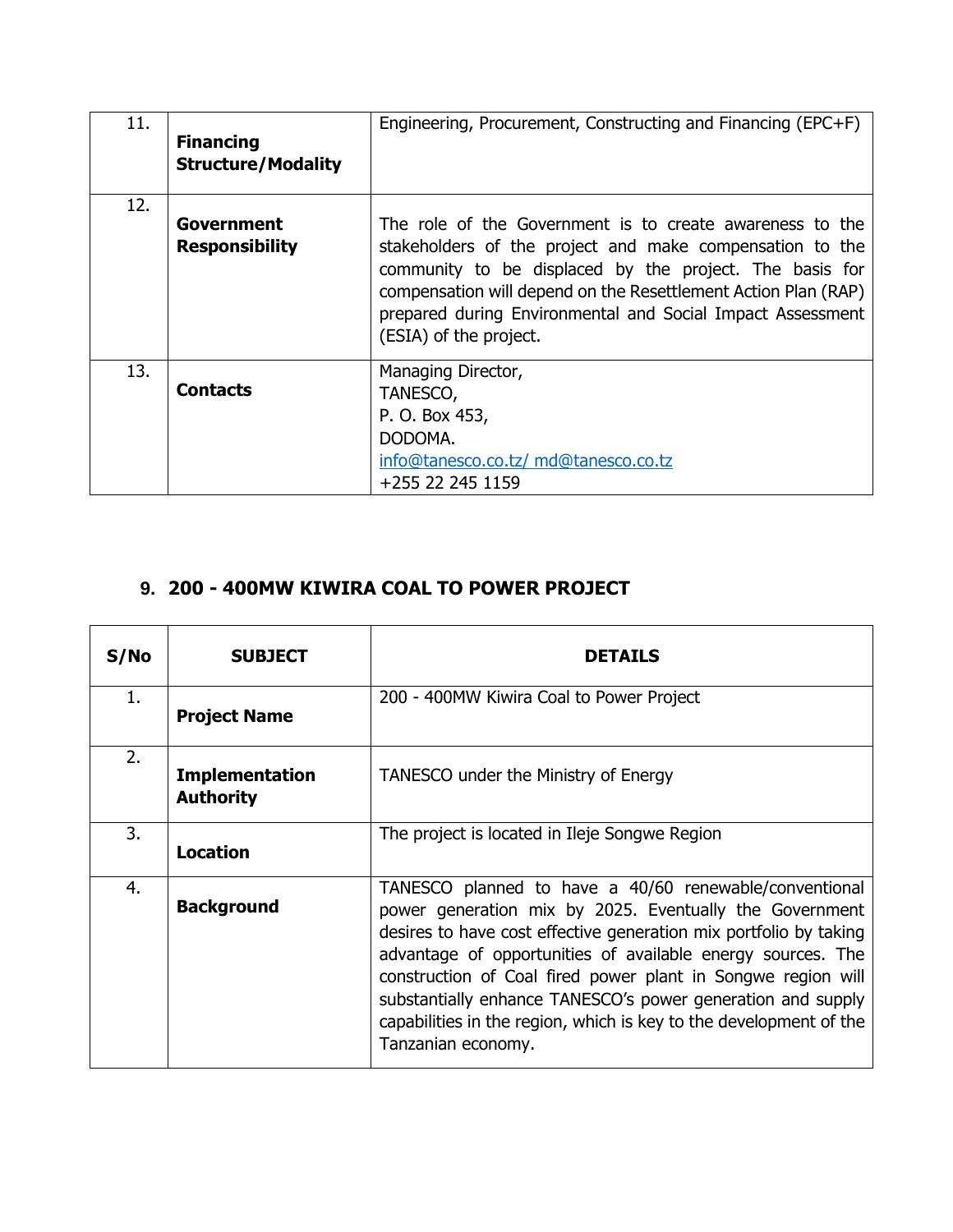| 5.  | <b>Project Description</b>                                                | The project involves the construction of 200 - 400MW coal fired<br>power plant and associated transmission line from Kiwira to<br>proposed Iganjo substation in Mbeya.                                                                                                                                                                                                         |
|-----|---------------------------------------------------------------------------|--------------------------------------------------------------------------------------------------------------------------------------------------------------------------------------------------------------------------------------------------------------------------------------------------------------------------------------------------------------------------------|
| 6.  | <b>Project Components</b>                                                 | Power plant and transmission line for power evacuation                                                                                                                                                                                                                                                                                                                         |
| 7.  | <b>Project Economic</b><br><b>Viability</b>                               | Increase generation capacity;<br>$\bullet$<br>Improving reliability of power supply in the southern<br>highland regions of Tanzania;<br>Raise utilization of the available natural resources (Coal)<br>potential as one of the power generations resources;<br>It will help TANESCO to meet its expected power demand<br>$\bullet$<br>and planned generation capacity by 2025. |
| 8.  | <b>Project Status and</b><br><b>Readiness of</b><br><b>Implementation</b> | The Project require update of feasibility study.                                                                                                                                                                                                                                                                                                                               |
| 9.  | <b>Implementation</b><br><b>Schedule</b>                                  | Construction period is 36 months                                                                                                                                                                                                                                                                                                                                               |
| 10. | <b>Project Cost</b>                                                       | The estimated project cost is USD 458 Million                                                                                                                                                                                                                                                                                                                                  |
| 11. | <b>Financing</b><br><b>Structure/Modality</b>                             | Engineering, Procurement, Constructing and Financing (EPC+F)                                                                                                                                                                                                                                                                                                                   |
| 12. | Government<br><b>Responsibility</b>                                       | The role of the Government is to create awareness to the<br>stakeholders of the project and make compensation to the<br>community to be displaced by the project. The basis for<br>compensation will depend on the Resettlement Action Plan (RAP)<br>prepared during Environmental and Social Impact Assessment<br>(ESIA) of the project.                                      |
| 13. | <b>Contacts</b>                                                           | Managing Director,<br>TANESCO,<br>P. O. Box 453,<br>DODOMA.<br>info@tanesco.co.tz/ md@tanesco.co.tz<br>+255 22 245 1159                                                                                                                                                                                                                                                        |

### **10. 60MW KIEJO - MBAKA GEOTHERMAL PROJECT**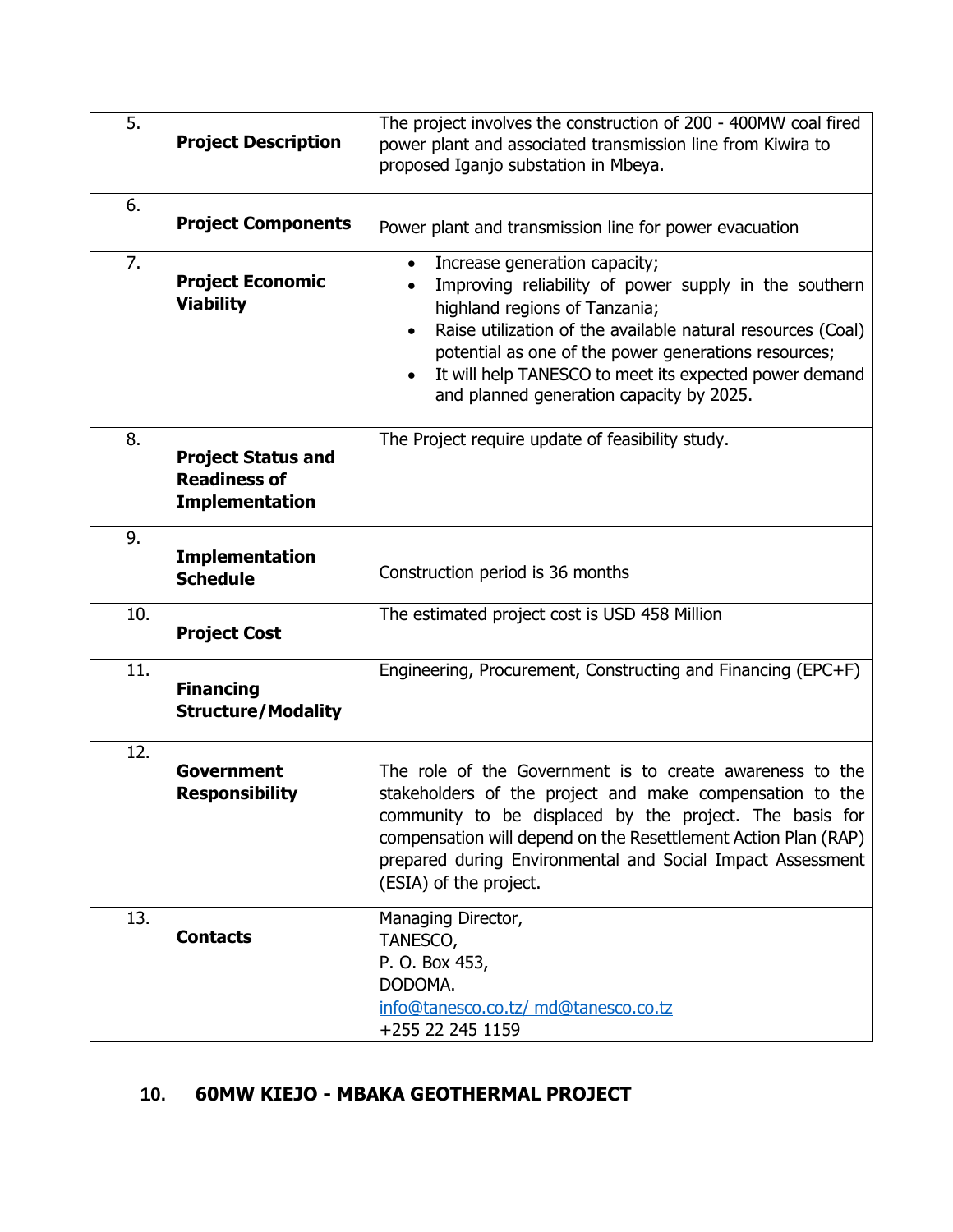| S/NO | <b>SUBJECT</b>                              | <b>DETAILS</b>                                                                                                                                                                                                                                                                                                                                                                                                                                                                                                         |
|------|---------------------------------------------|------------------------------------------------------------------------------------------------------------------------------------------------------------------------------------------------------------------------------------------------------------------------------------------------------------------------------------------------------------------------------------------------------------------------------------------------------------------------------------------------------------------------|
| 1.   | <b>Project Name</b>                         | 60MW Kiejo - Mbaka Geothermal Project                                                                                                                                                                                                                                                                                                                                                                                                                                                                                  |
| 2.   | <b>Implementation</b><br><b>Authority</b>   | Tanzania Geothermal Development Company LTD (TGDC). A<br>subsidiary company of Tanzania Electric Supply Company Limited<br>(TANESCO) under the Ministry of Energy (MoE)                                                                                                                                                                                                                                                                                                                                                |
| 3.   | <b>Location</b>                             | The project is located at Kiejo Mbaka in Rungwe District, Mbeya<br>Region                                                                                                                                                                                                                                                                                                                                                                                                                                              |
| 4.   | <b>Background</b>                           | TANESCO planned to have a 40/60 renewable/conventional<br>power generation mix by 2025. Eventually the Government<br>desires to have cost effective generation mix portfolio by taking<br>advantage of opportunities of available Renewable energy<br>sources. The construction of Geothermal Power Plant in Rungwe<br>District, Mbeya Region will substantially enhance TANESCO's<br>power generation and supply capabilities in the region, which is<br>key to the development of the Tanzanian economy.             |
| 5.   | <b>Project Description</b>                  | The project involves resource confirmation, construction of<br>steam gathering and a 60MW power plant with its related<br>infrastructures. Power evacuation to the national grid will be<br>through the planned 33kV transmission line that will interconnect<br>the power plant and existing Tukuyu substation - Mbeya;                                                                                                                                                                                               |
| 6.   | <b>Project Components</b>                   | Construction of steam gathering and a 60MW power plant with<br>its related infrastructures                                                                                                                                                                                                                                                                                                                                                                                                                             |
| 7.   | <b>Project Economic</b><br><b>Viability</b> | Improve generation mix using geothermal energy as one<br>of the alternative sources of power;<br>Increase generation capacity;<br>٠<br>Provide country with low-cost energy;<br>Improving the reliability of power supply in the southern<br>highlands regions of Tanzania;<br>Support local economic activities through utilization of<br>$\bullet$<br>thermal energy for direct use applications;<br>It will help TANESCO to meet its expected power demand<br>$\bullet$<br>and planned generation capacity by 2025. |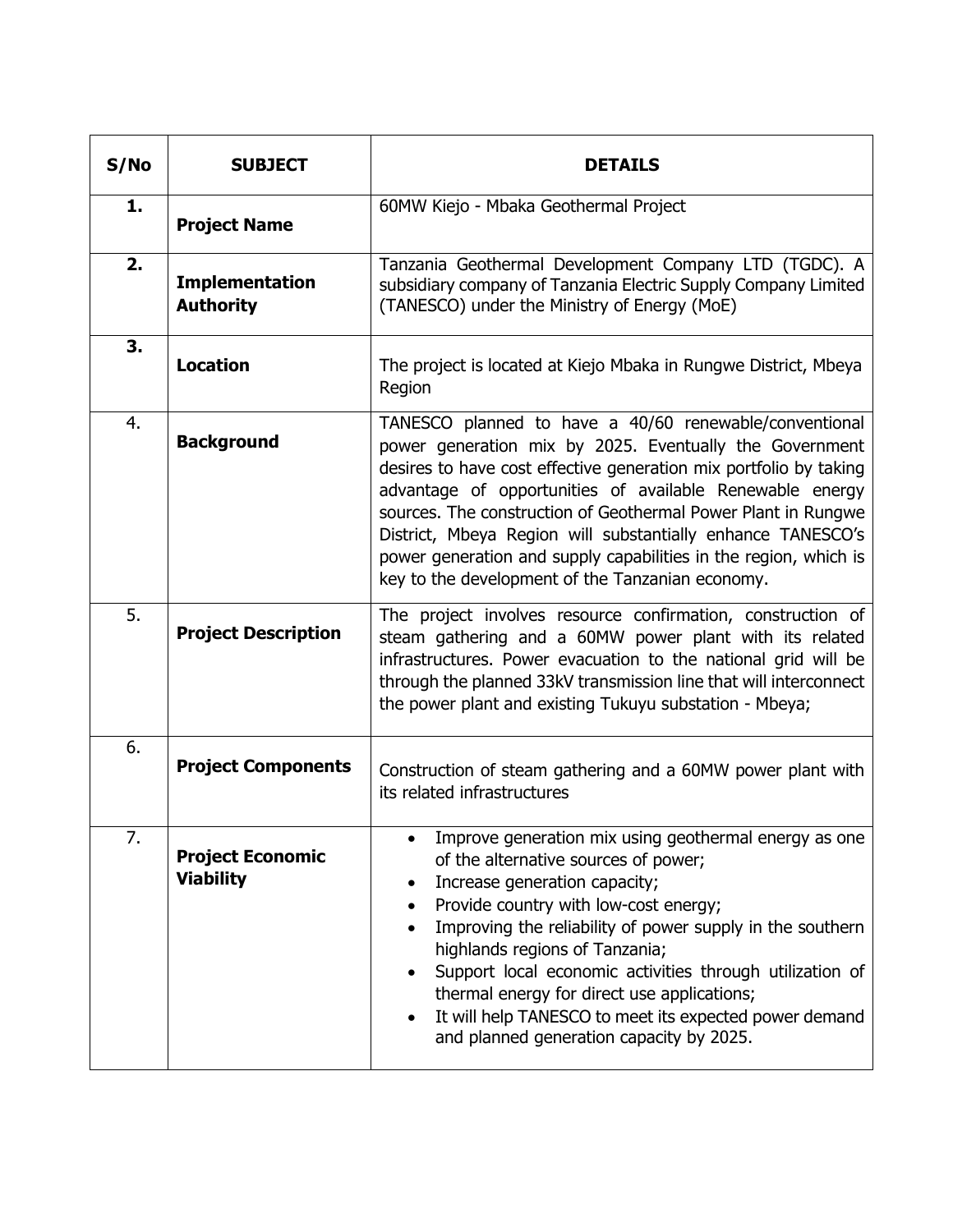| 8.         | <b>Project Status and</b><br><b>Readiness of</b><br><b>Implementation</b> | Detailed surface study for the project is completed.<br>$\bullet$<br>Resource confirmation programme through exploratory<br>drilling (3 slim and 1 full size wells).                                                                                                                                                                                                                                                                                                                                                                                                                                                                                                                                  |
|------------|---------------------------------------------------------------------------|-------------------------------------------------------------------------------------------------------------------------------------------------------------------------------------------------------------------------------------------------------------------------------------------------------------------------------------------------------------------------------------------------------------------------------------------------------------------------------------------------------------------------------------------------------------------------------------------------------------------------------------------------------------------------------------------------------|
| 9.         | <b>Implementation</b><br><b>Schedule</b>                                  | Construction period 36 months and commercial contract may<br>take up to 20 years                                                                                                                                                                                                                                                                                                                                                                                                                                                                                                                                                                                                                      |
| 10.        | <b>Project Cost</b>                                                       | The estimated cost is USD 288 Million                                                                                                                                                                                                                                                                                                                                                                                                                                                                                                                                                                                                                                                                 |
| 11.<br>12. | <b>Expected Results</b><br><b>Financing</b><br><b>Structure/Modality</b>  | The project will reduce pollution and greenhouse gas<br>$\bullet$<br>(GHG) emissions, compared to alternative diesel-fired<br>generation; the same will<br>support government<br>on the<br>COP26<br>commitments<br>Glasgow,<br>Scotland<br>Agreement.<br>Will introduce 60MW of geothermal energy in the national<br>energy generation mix as one of the alternative power<br>generation sources;<br>Lowering generation cost because geothermal generation<br>costs are competitive when compared with expensive<br>liquid fuel;<br>Accelerate industrialization in the country;<br>Stimulating social-economic activities in the Southern<br>Highlands Regions;<br>Public-Private Partnership (PPP) |
| 13.        | <b>Government</b><br><b>Responsibility</b>                                | The role of the Government is to create awareness to the<br>stakeholders of the project and make compensation to the<br>community to be displaced by the project. The basis for<br>compensation will depend on the Resettlement Action Plan (RAP)<br>prepared during Environmental and Social Impact Assessment<br>(ESIA) of the project.                                                                                                                                                                                                                                                                                                                                                             |
| 14.        | <b>Contacts</b>                                                           | Managing Director,<br>TANESCO,<br>P. O. Box 453,<br>DODOMA.<br>info@tanesco.co.tz/ md@tanesco.co.tz<br>+255 22 245 1159                                                                                                                                                                                                                                                                                                                                                                                                                                                                                                                                                                               |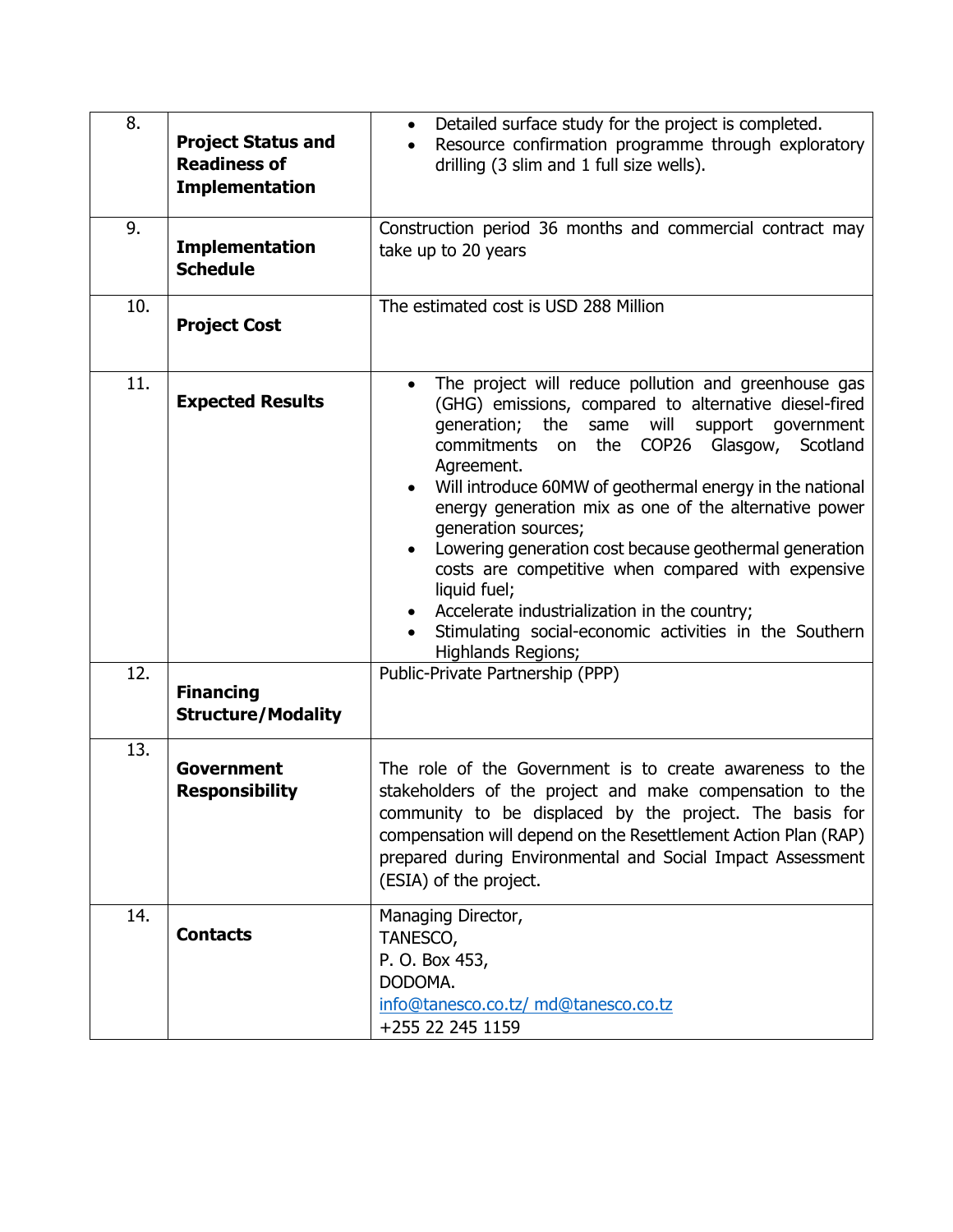## **11. 5MW SONGWE GEOTHERMAL PROJECT**

| S/No | <b>SUBJECT</b>                              | <b>DETAILS</b>                                                                                                                                                                                                                                                                                                                                                                                                                                                                                             |
|------|---------------------------------------------|------------------------------------------------------------------------------------------------------------------------------------------------------------------------------------------------------------------------------------------------------------------------------------------------------------------------------------------------------------------------------------------------------------------------------------------------------------------------------------------------------------|
| 1.   | <b>Project Name</b>                         | 5MW Songwe Geothermal Project                                                                                                                                                                                                                                                                                                                                                                                                                                                                              |
| 2.   | <b>Implementation</b><br><b>Authority</b>   | Tanzania Geothermal Development Company LTD (TGDC). A<br>subsidiary company of Tanzania Electric Supply Company Limited<br>(TANESCO) under the Ministry of Energy (MoE)                                                                                                                                                                                                                                                                                                                                    |
| 3.   | <b>Location</b>                             | The project is located at Songwe in Mbozi District, Songwe<br>Region, South West of Tanzania in the western rift just north of<br>the southern triple junction of the East Africa Rift system (EARS).                                                                                                                                                                                                                                                                                                      |
| 4.   | <b>Background</b>                           | TANESCO planned to have a 40/60 renewable/conventional<br>power generation mix by 2025. Eventually the Government<br>desires to have cost effective generation mix portfolio by taking<br>advantage of opportunities of available Renewable energy<br>sources. The construction of Geothermal Power Plant in Rungwe<br>District, Mbeya Region will substantially enhance TANESCO's<br>power generation and supply capabilities in the region, which is<br>key to the development of the Tanzanian economy. |
| 5.   | <b>Project Description</b>                  | The project involves, resource confirmation, construction of<br>steam gathering system and a 5MW power plant with its related<br>infrastructures. Power evacuation to the national grid will be<br>through the planned 33kV transmission line that will interconnect<br>the power plant and existing Mwakibete Substation- Mbeya                                                                                                                                                                           |
| 6.   | <b>Project Components</b>                   | Construction of steam gathering and a 5MW power plant with its<br>related infrastructures to interconnect with the existing grid                                                                                                                                                                                                                                                                                                                                                                           |
| 7.   | <b>Project Economic</b><br><b>Viability</b> | Improve generation mix using geothermal energy as one<br>of the alternative sources of power;<br>Increase generation capacity;<br>Provide country with low-cost energy;<br>Improving the reliability of power supply in the southern<br>highlands regions of Tanzania;<br>Support local economic activities through utilization of<br>thermal energy for direct use applications;<br>It will help TANESCO to meet its expected power demand<br>and planned generation capacity by 2025.                    |